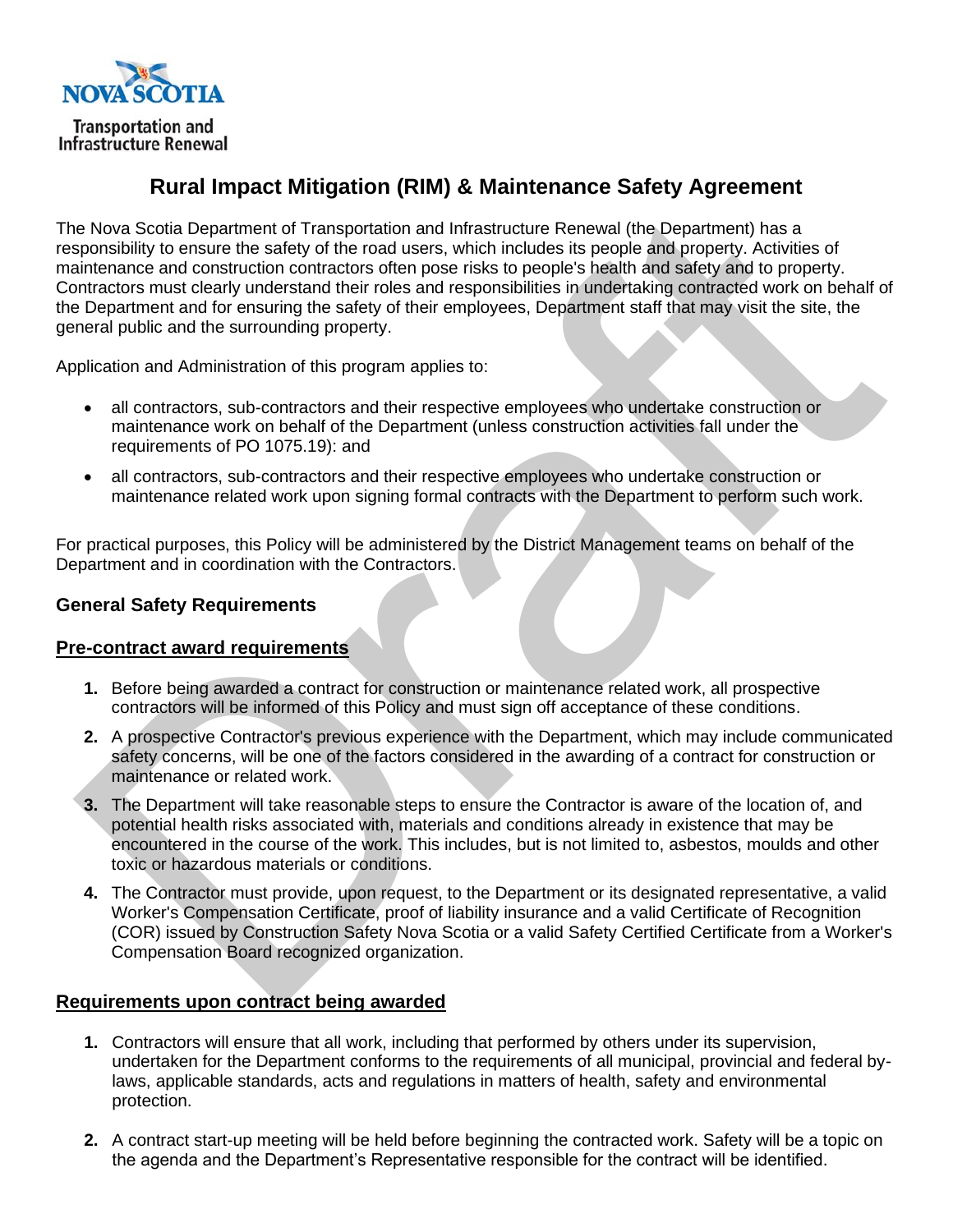**3.** The Contractor will perform a site-specific hazard assessment and create a site-specific safety plan for the work being completed. The purpose of the site hazard assessment is to identify potential risks of illness, injury or property damage associated with the contracted work. The safety plan describes the steps and precautions which must be taken by the Contractor, any Sub-Contractor's and their respective employees to avoid the identified risks in the hazard assessment.

The site-specific safety plan must be organized as follows.

- **i.** Documents must be placed in binders of commercial quality, using 8-1/2" x 11" paper size.
- **ii.** Cover must identify binder with typed or printed title "Project Site Safety Document" and note the title of project and the name of the contracted party submitting the document.
- **iii.** Provide tabbed fly leaf for each separate heading, with typed heading on tab; arrange content under Safety Document Headings specified in the Safety Document Headings section below.
- **iv.** Where drawings are within the safety document, provide with reinforced punched binder tab, fold in larger drawings to size of text pages.

The site-specific safety plan will be reviewed and updated by the Contractor as necessary and, in particular when a person responsible for directing or performing the work identifies any deficiency in the existing safety plan. The safety plan will be made available to everyone working on the site.

A copy of the safety plan will be provided to the Department's Representative.

## **Safety Document Headings**

- **1.** Copy of this agreement, signed, and dated.
- **2. Company Safety Policy**: Place, under this heading, information pertaining to the company's policy and commitment to occupational health and safety, including the responsibilities of management, supervisors, and workers.
- **3. Company Safety Rules in General Terms**: Place, under this heading, information of a general, global nature, applying to every work environment where the company has staff and pertaining to rules directing compliance to policy. For example, state company safety rules with respect to use of hard hats, safety glasses, safety foot-ware, CSA approval on such items, use of alcohol or non-prescription drugs, reporting of injuries, horseplay, etc.
- **4. Hazard Assessment and Control**: Place, under this heading, information identifying potential hazards specific to this project. Include control plans, safe work practices and other measures that will ensure safety on the work site. Where a hazard cannot be otherwise controlled, the Contractor will ensure that its employees, and those of its subcontractors, have the appropriate personal protective equipment and that the equipment is worn when needed. Additionally, the Contractor will ensure that appropriate safety precautions are in place to avoid injury or damage by the hazard to property, employees of the Contractor and its subcontractors, and members of the public.

Describe how supplementary information will be communicated with respect to any additional potential hazards that are identified during the execution of the work.

**5. Supervision**: Place, under this heading, information on how the project will be supervised and how the project will be monitored for compliance with HSE requirements, including the activities of subcontractors. Identify the Supervisor's that will be in charge of project and percentage of time they will be on-site throughout the project, where absent who will be in charge on-site.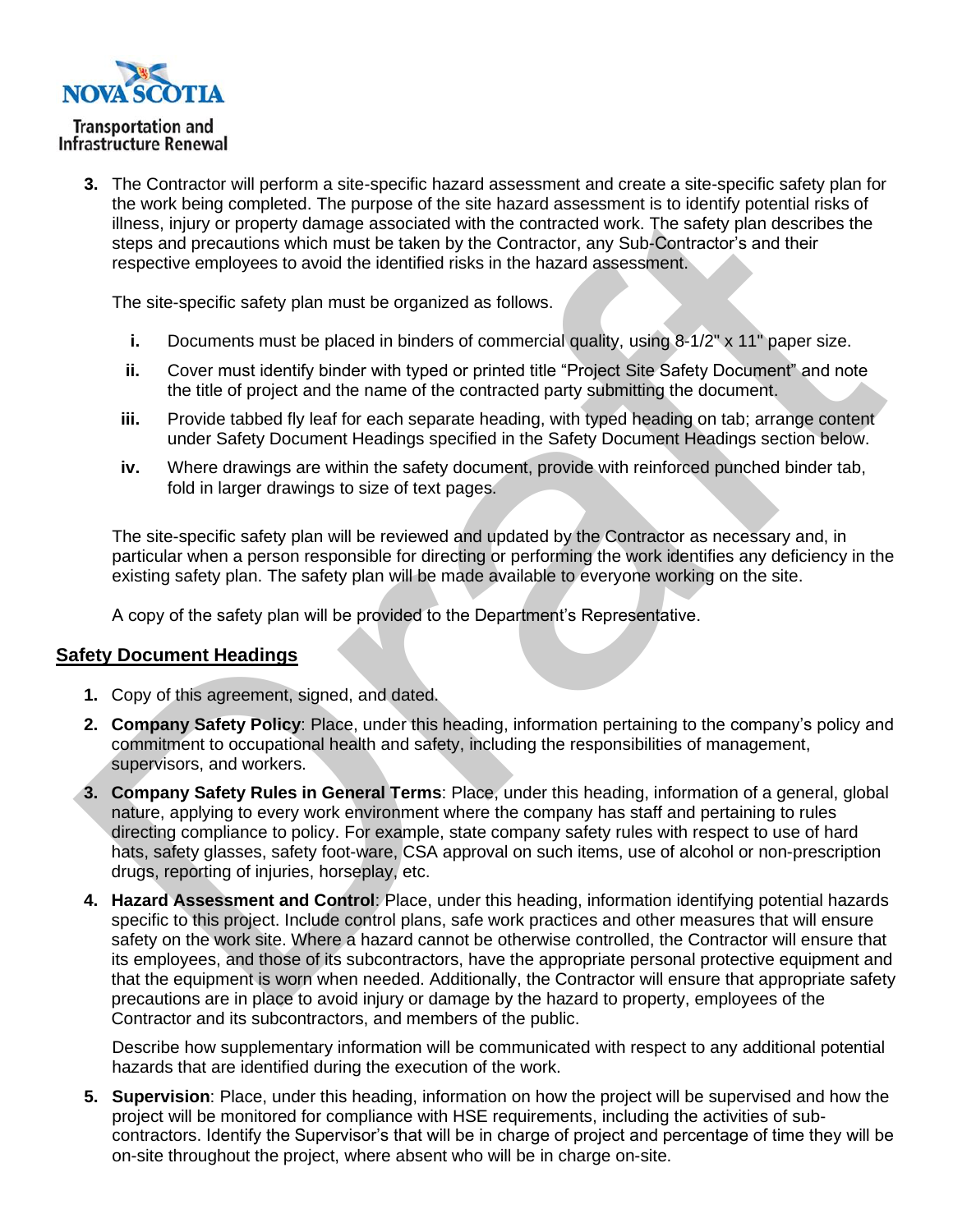

**Public Works** 

- **6. Employee Safety Training**: Place, under this heading, documentation respecting the competence of employees who will be working on this specific project. Specifically include a signed statement verifying that all employees, supervisors and managers have met all of the specified skills and HSE training requirements necessary so as to be considered "competent" to perform their duties as defined by the Act, and any applicable Regulations and related to the work being performed under the contract. Provide copies of cards or training lists with expiry dates where required (TWS, TCP, fall protection, etc.). This should include any sub-contractor employees.
- **7. Communications**: Identify how ongoing HSE related information will be shared with workers present at the project and submitted to the Department's Representative.
- **8. JOHSC / Safety Reps**: Identify the Joint Occupational Health & Safety Committee or Representative in place for this project, include, all information detailing membership and terms of reference for the JOHSC.
- **9. Emergency Action Plans**: Provide information detailing action to be taken in the event of various emergencies. Arrange content under the following sub- headings:
	- i. First Aid: Include information concerning establishment of a first aid station, related supplies, eyewash, fire suppression, evacuation, staff training and staff awareness of the location of this facility.
	- ii. Emergency Contacts: Include relevant information including phone location for emergency use, the emergency telephone numbers (and their location) for the various organizations which must be contacted in case of an emergency, and staff training in procedures.
	- iii. Cessation of Work: Include relevant information respecting how work cessation during emergencies is handled and communicated to persons present on site.
- **10. WHMIS**: Contractor will ensure a current material safety data sheet (MSDS) or safety data sheet for all controlled substances to be used in the course of the contracted work, as defined in WHMIS legislation is kept at the worksite and referenced in this section.
- **11. Traffic Control**: Contractor will provide a copy of the traffic control plan for the site including a copy of the planning and preparation checklist. Any changes need to be approved by the Departments. Representative prior to then being adopted. A copy of the TWS certificate must be included ad all other employee used in traffic control duties must have the appropriate training as verified by the Contractor in section 6.

## **12. Sub-contractors**

If sub-contractors are used on the project they must be clearly identified and copies of their Safety Certification, WCB Coverage and general insurance must be provided. The subcontractor is required to have reviewed the contractor's hazard assessment and to generate their own hazard assessment for the work being done, a copy must be submitted to TIR's designate for the project. All sub-contractors are required to provide the same submission items as above (items 1 through 11).

## **Additional Requirements During the Project**

- **1.** The Contractor must promptly notify the Department's Representative of any incident which resulted or could have resulted in an injury or property damage. The Contractor will provide the Department with a report of the incident and assist the Department in any further resulting investigation, where required.
- **2.** The Contractor must promptly notify the Department's Representative of any inspections conducted by the Regulator, including LAE and DOE, which resulted in any compliance orders. A copy of the summary report will be provided to the Departments Representative.